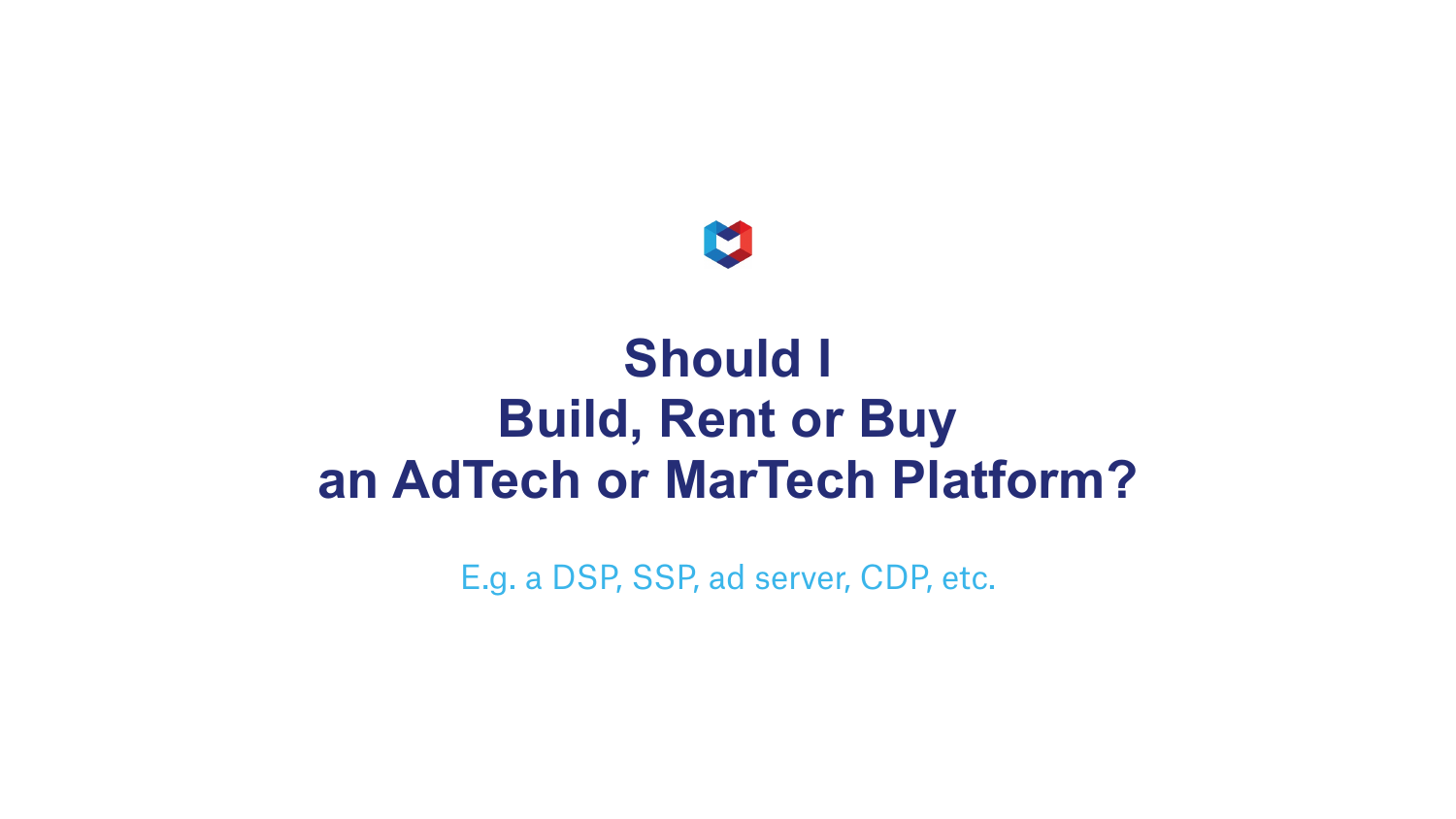### Many tech companies, brands and agencies **ask themselves this question...**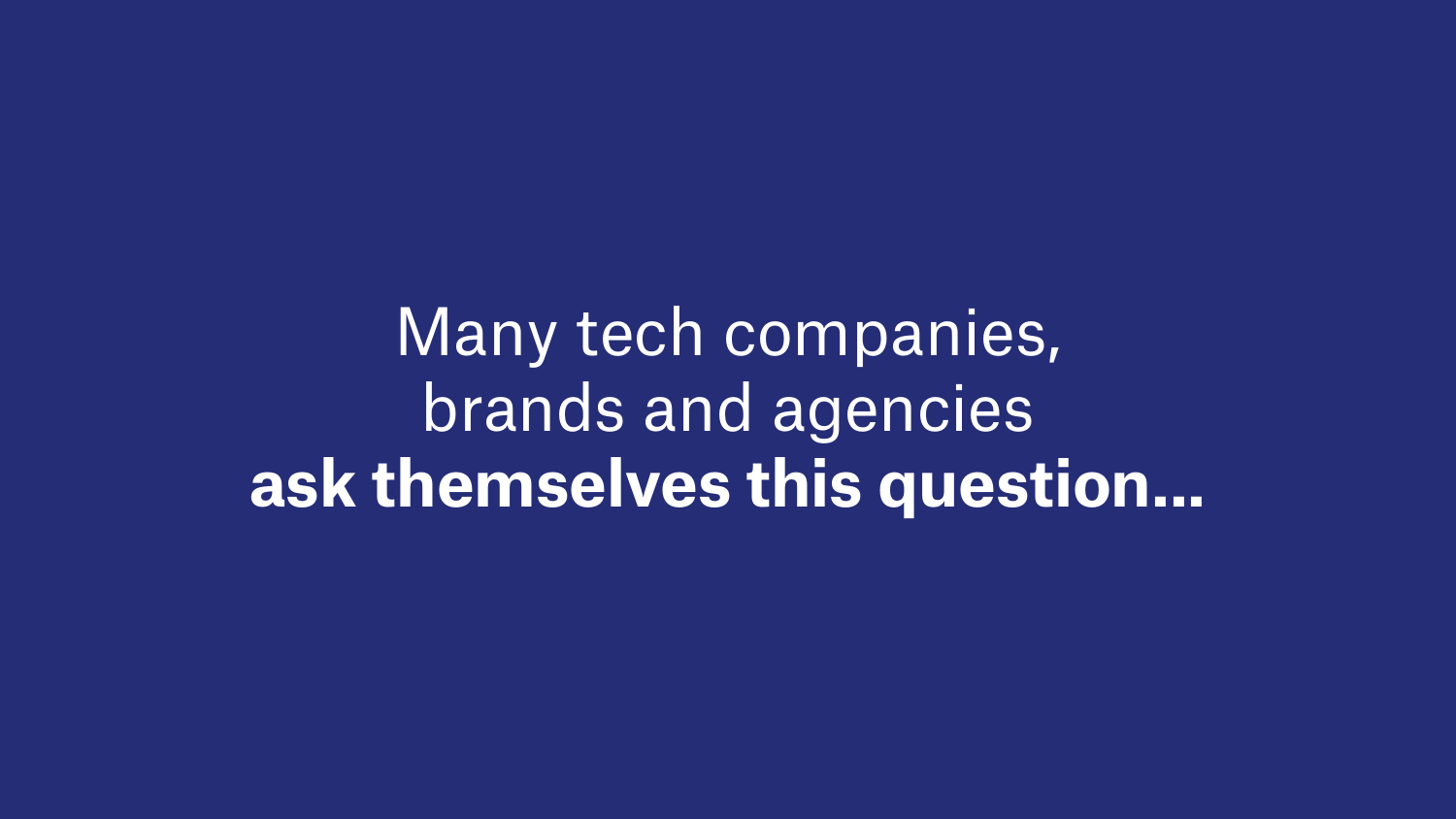should we **build, rent or buy** an AdTech or MarTech platform?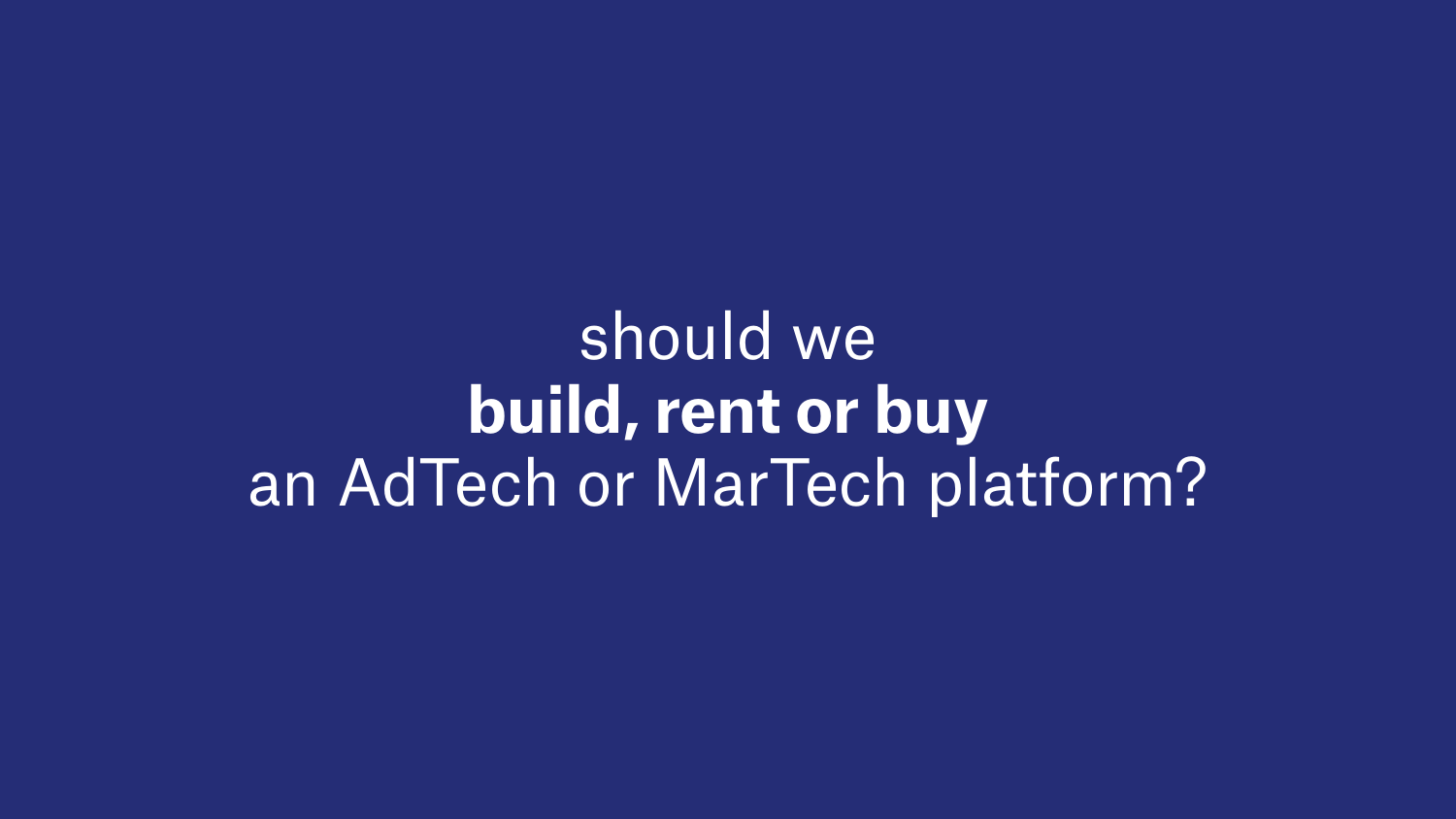In fact, this is often one of the main questions companies ask when enquiring about our AdTech and MarTech development services.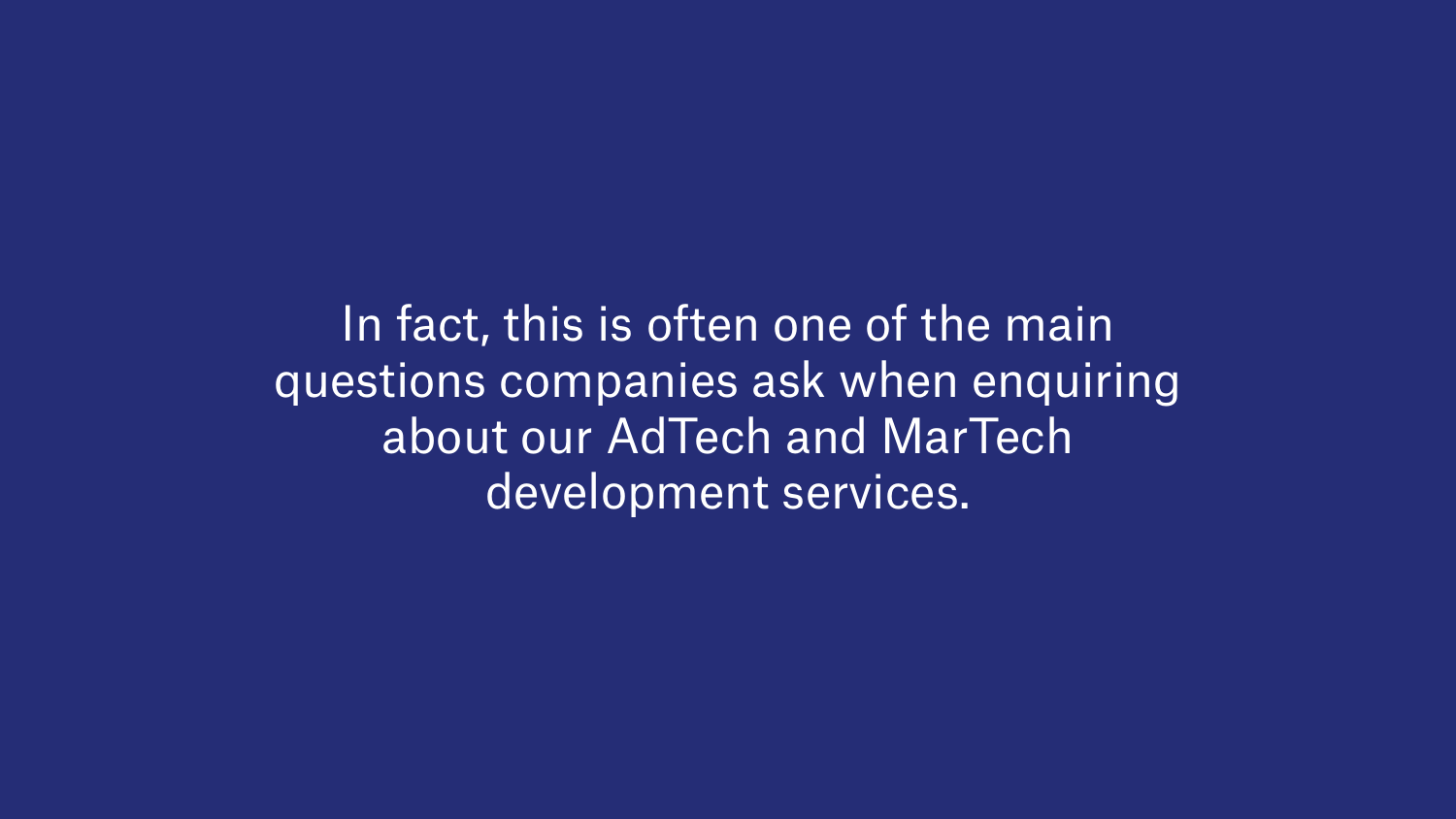The **build vs rent vs buy** topic has been around for over a decade, but there is often some confusion about what these terms mean.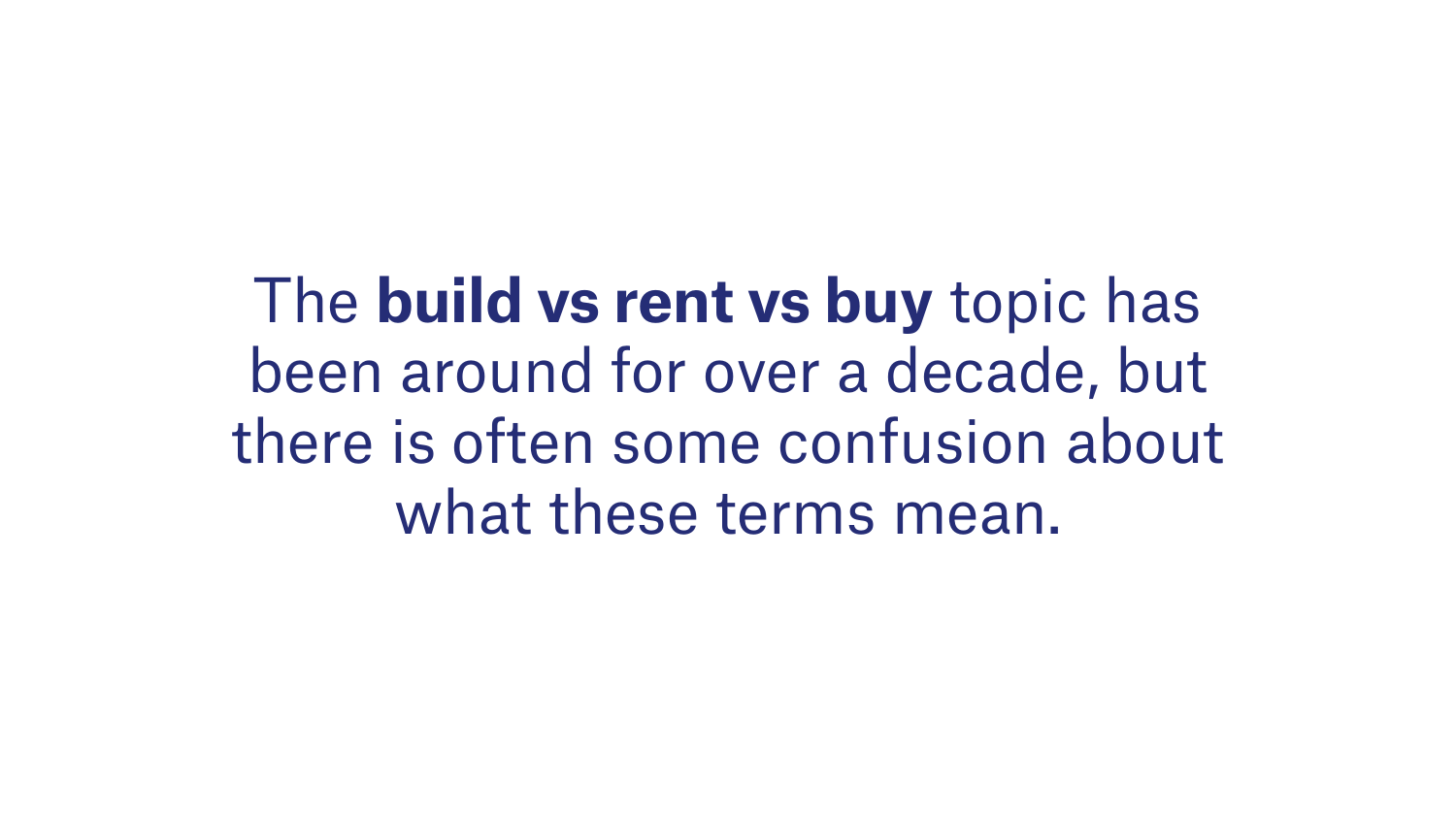# **Building** an AdTech or MarTech Platform

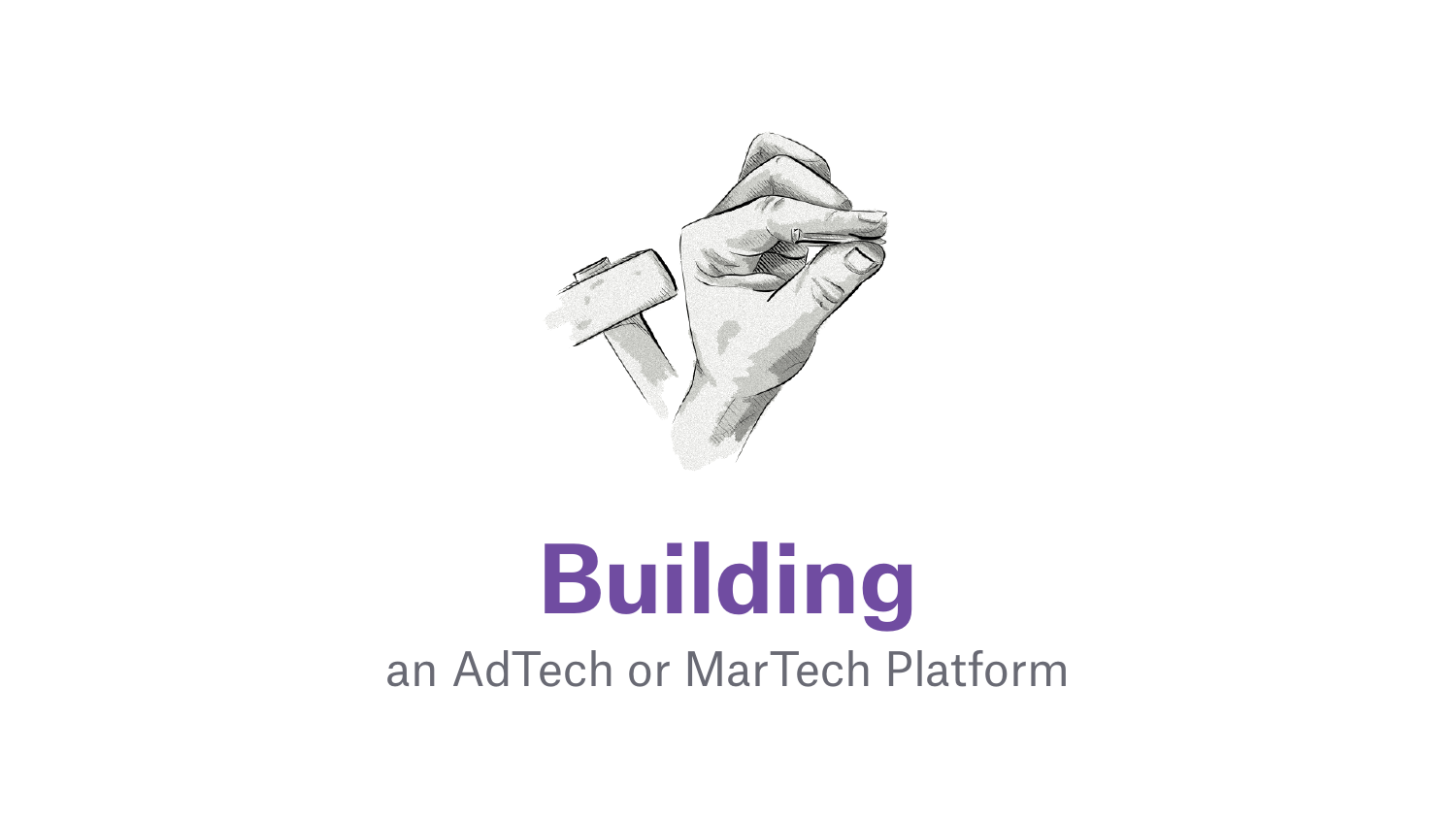#### **What does building an AdTech or MarTech platform mean?**

Building an AdTech or MarTech platform means developing the software from the ground up.

It includes:

- Designing the UX/UI (i.e the user interface)
- Writing the code (both backend and frontend)
- Testing the code
- Designing the infrastructure architecture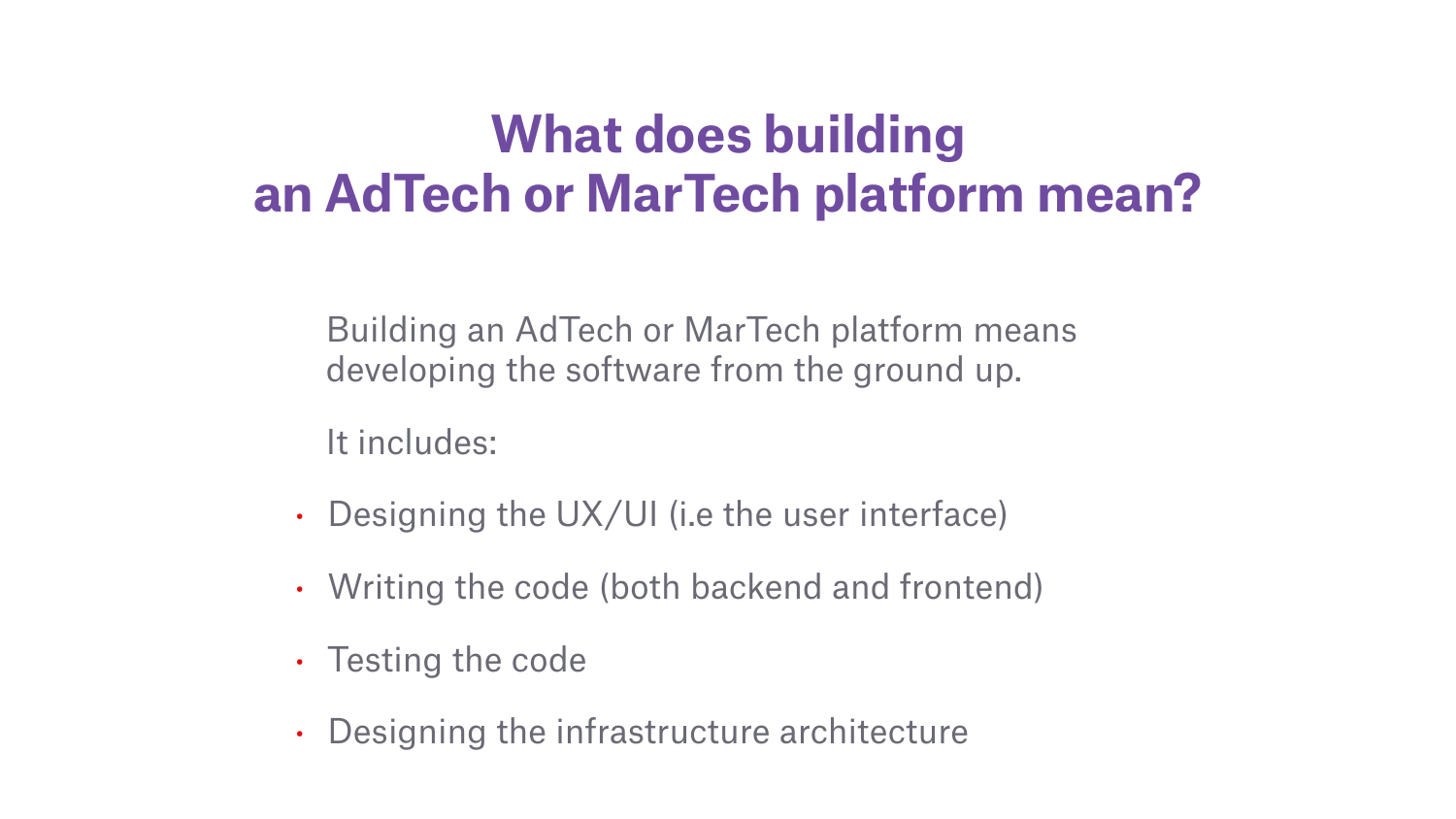### **Who benefits from building an AdTech or MarTech platform?**

- **AdTech** and **MarTech companies**
- **Tech companies** from **other industries**
- Medium- and large-sized **publishers** and **agencies**
- **Media companies**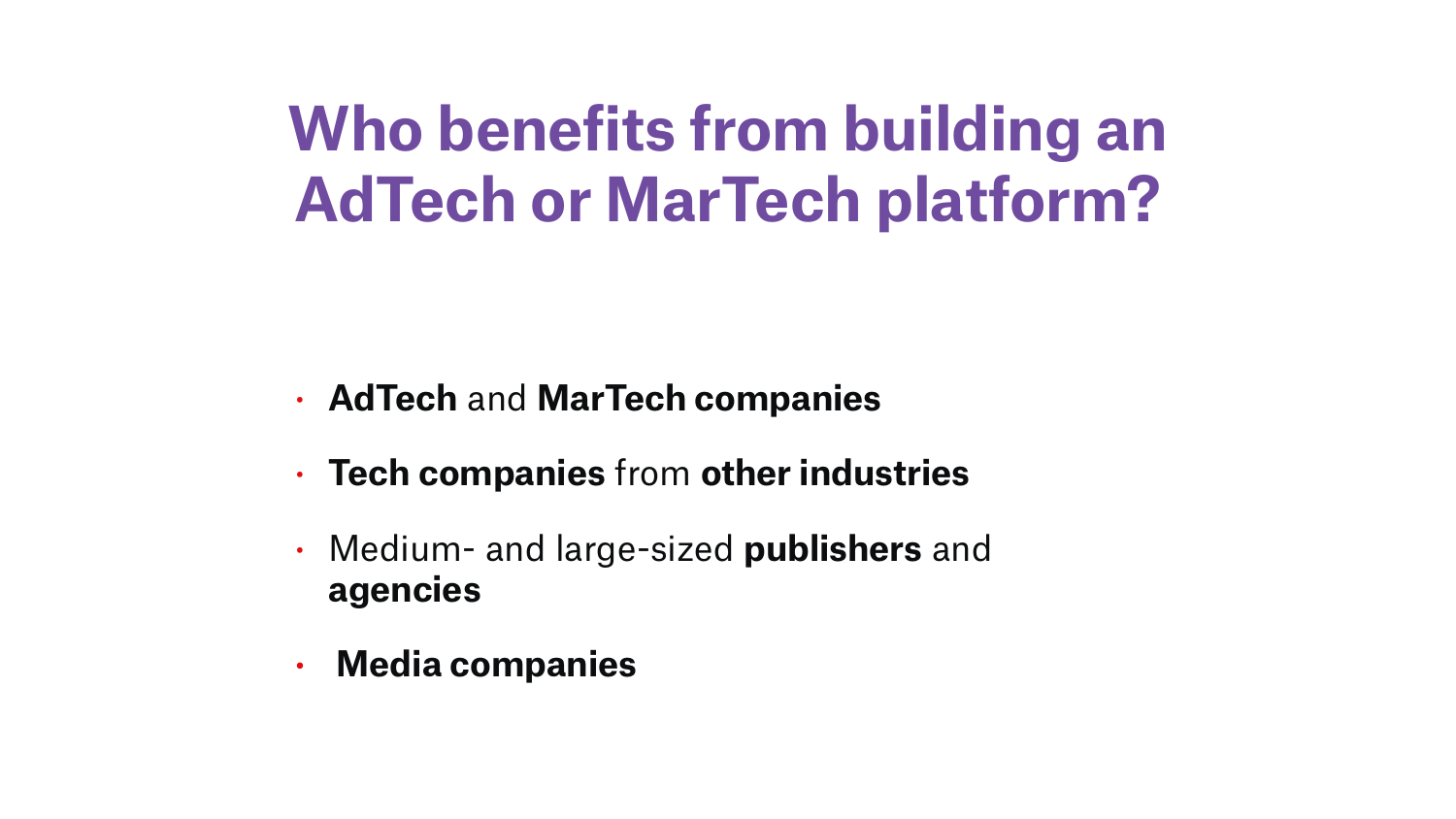### **What are the advantages of building AdTech or MarTech platforms?**

**Data ownership:** Owning the collected data makes it easier for the company's clients to comply with various data protection and privacy laws, such as the GDPR, and monetize the data.

**Ownership of the intellectual property (IP)**: You'll have control over the code base and algorithms and it'll increase the value of your company.

**Control over the features and product roadmap:** You'll be able to achieve your business goals, strategy and vision, as well as differentiate your company

from the competition.

**Reduction of fees and commissions**: Building and owning an AdTech platform can remove the markup that's added by AdTech vendors, which is usually between 10% and 30%, allowing you to potentially save millions of

dollars per year.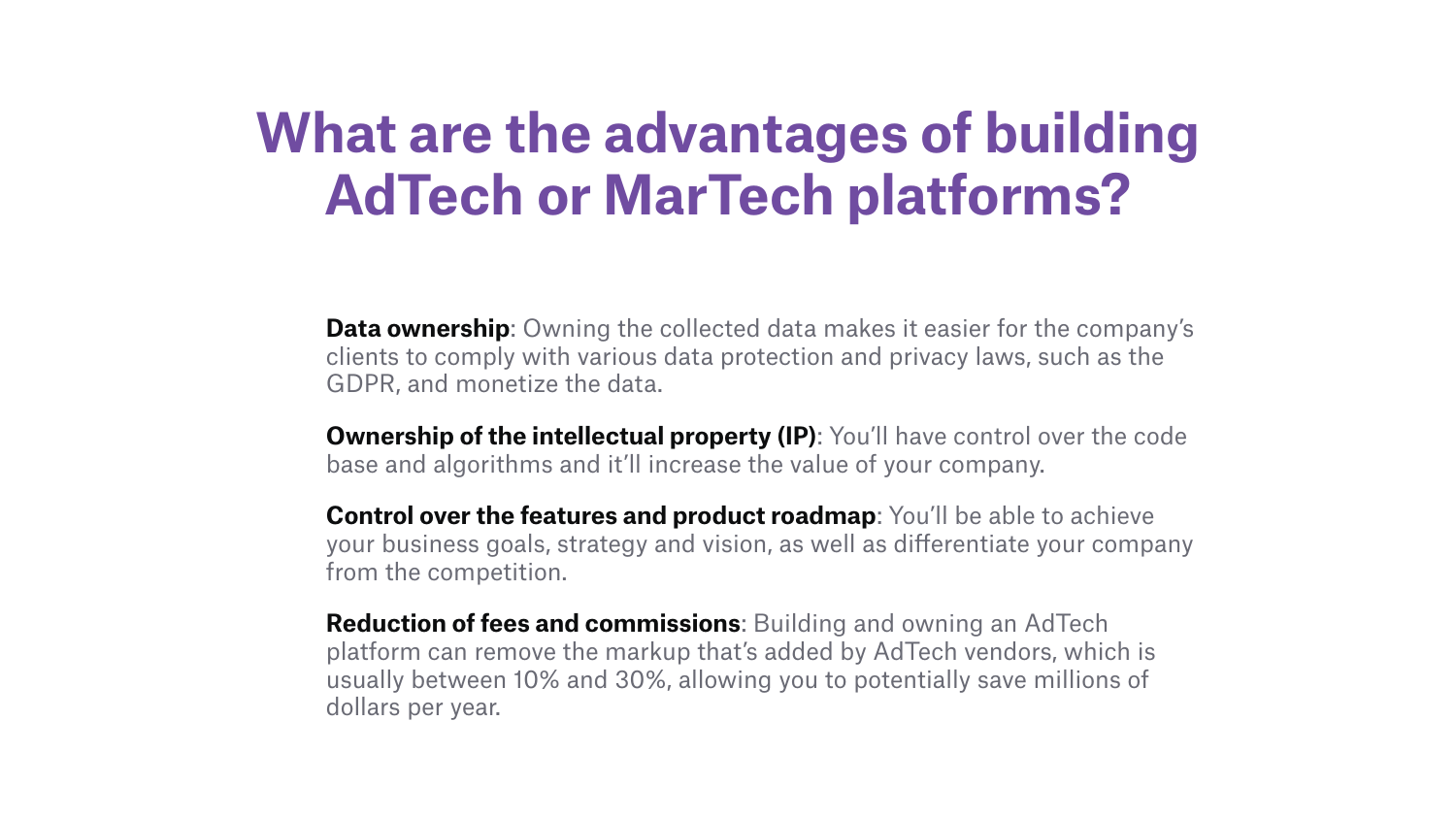#### **What are the disadvantages of building an AdTech or MarTech platform?**

**A large amount of financial investment:** Particularly at the beginning of development.

**Time investment:** Building the first working version (MVP) may take a minimum of 6 months.

**Technical support:** You'll need to maintain the platform after it's been built.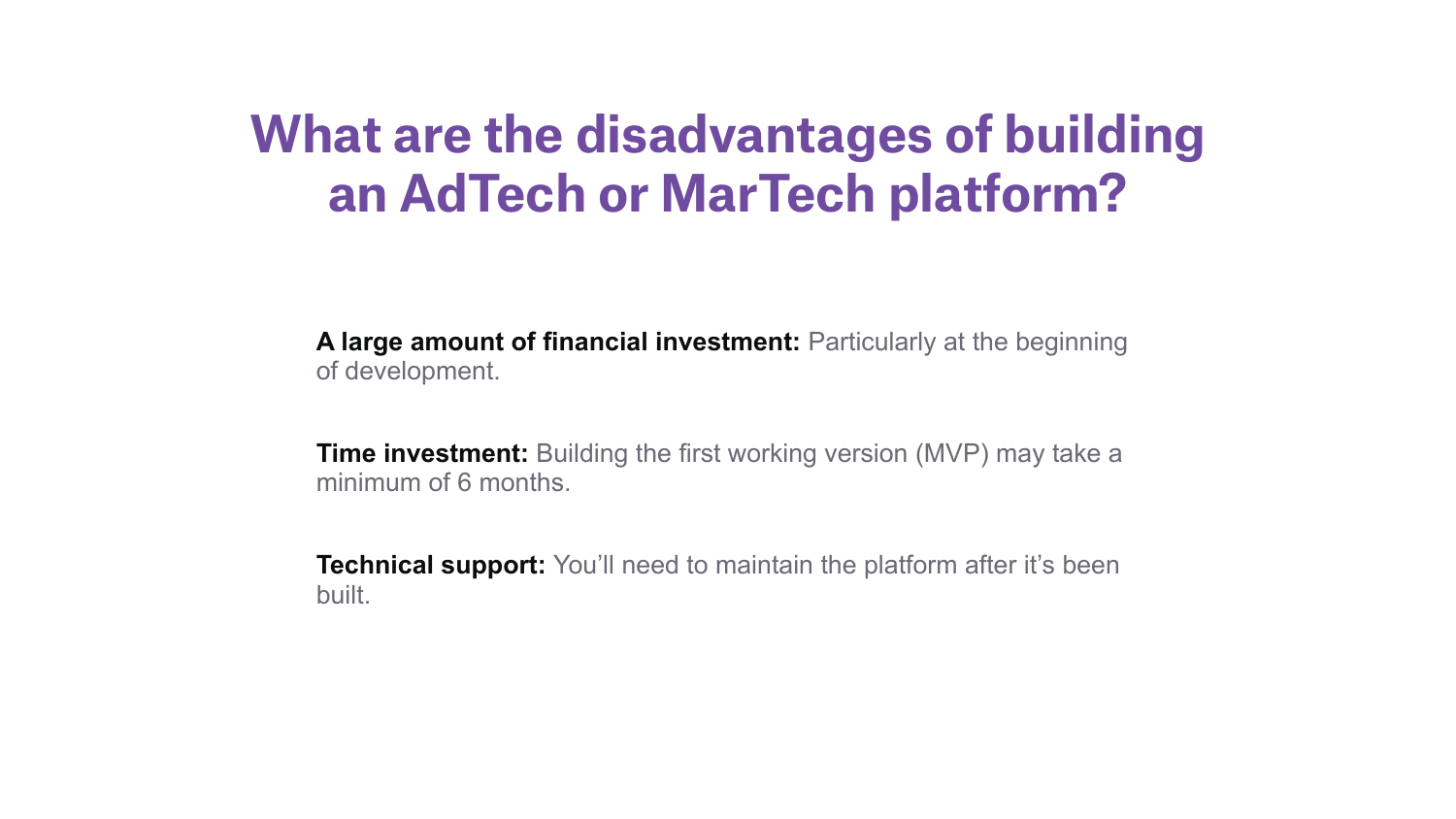### **How much does it cost to build an AdTech or MarTech platform?**

The cost will vary depending on:

**The different development options:** Companies can build the AdTech or MarTech platform with an in-house development team, outsourcing company or specialized technical partner.

**The experience and expertise**: It can be hard to find developers with experience in designing, building and maintaining AdTech platforms. If you hire new developers, then there's a steep and long learning curve, which means crucial development time will be lost in training the new developers.

An inexperienced development team may work out cheaper in the short term, but if they don't know how the online advertising technology ecosystem works, then spending \$100,000 on an MVP may not meet the main business objectives and requirements.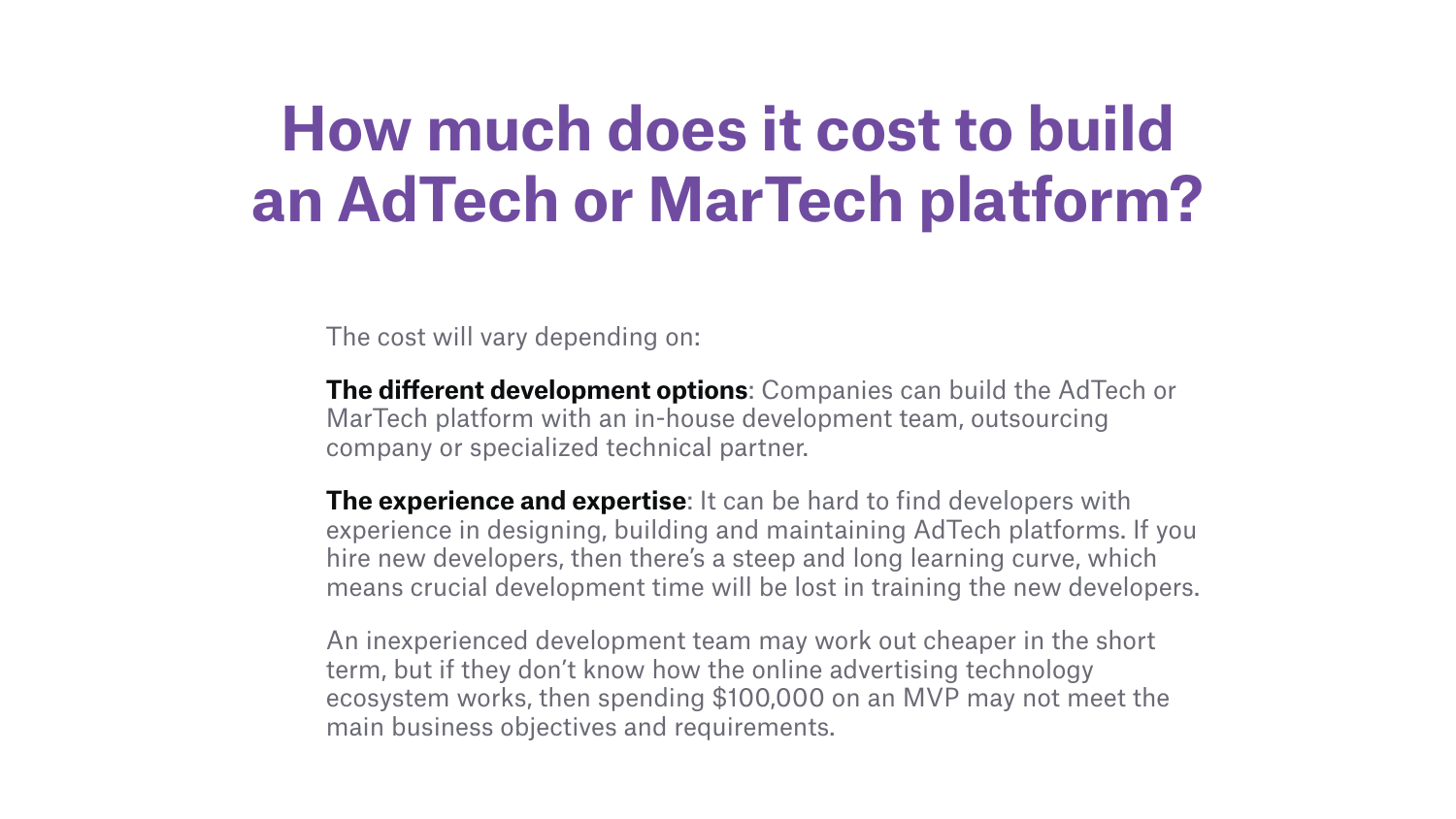#### **How long does it take to design and build an AdTech or MarTech platform?**

The time it takes to design and build the minimum viable product (MVP) of an AdTech or MarTech platform varies depending on a number of factors, including:

**Budget and timeframes**: A large budget will mean that more developers (e.g. 6+) can work on the project, resulting in the MVP being released sooner.

**Features**: The more features included in the MVP, the longer it will take to build. Generally, the MVP will contain only the necessary set of features needed to test the platform with initial users and stakeholders.

**Technical complexities**: There are always some key challenges that will need to be resolved, regardless of the type of the platform, such as setting up integrations with other AdTech, MarTech and data platforms.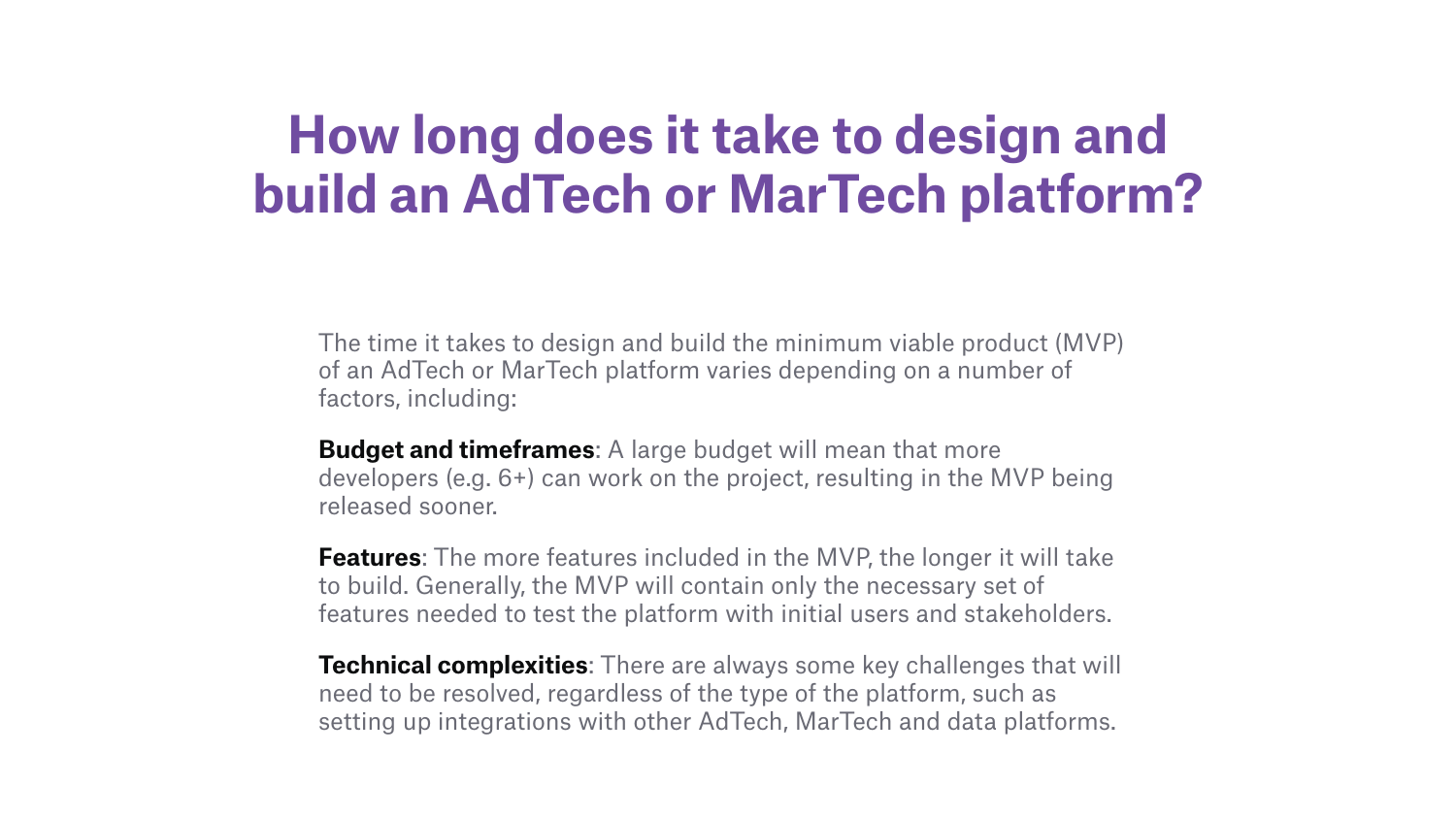# **Minimum Viable Product**

#### **In software development**:

• The goal is to build the MVP within 6 months.

At Clearcode, we've worked on many AdTech and MarTech development projects over the years. View our [case studies](https://clearcode.cc/portfolio/) to learn more.

- 
- The process depends on a number of factors including the client's business goals and requirements.
- may last up to 18 months.

• Some projects may last 6 months while others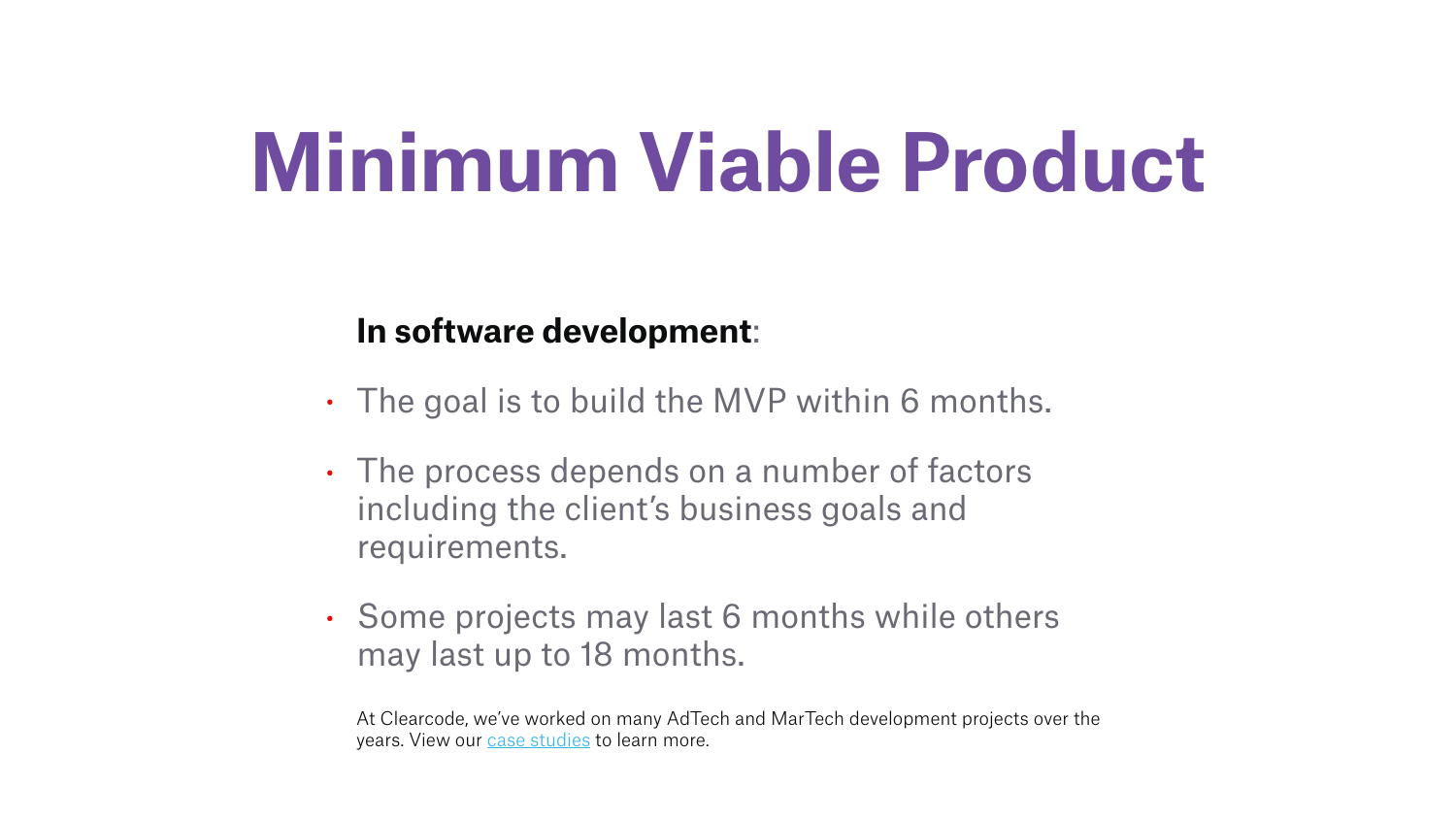

# **Renting** an AdTech or MarTech Platform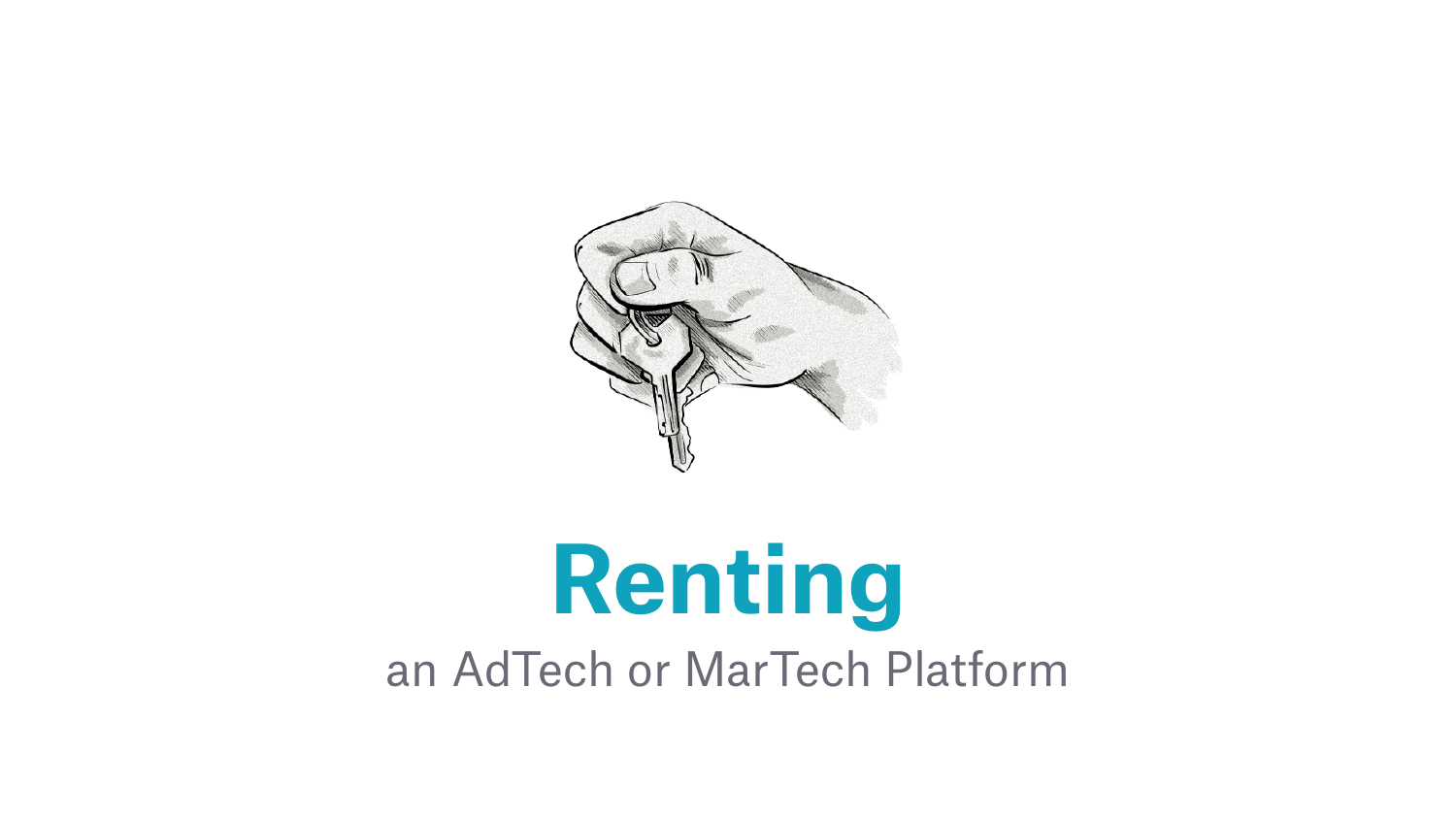### **What does renting an AdTech or MarTech platform mean?**

It basically means signing an agreement with an existing vendor and paying a subscription or licensing fee.

- The fee is usually paid on a monthly basis.
- they don't need to build it first.

• It allows companies to start using the platform straightaway as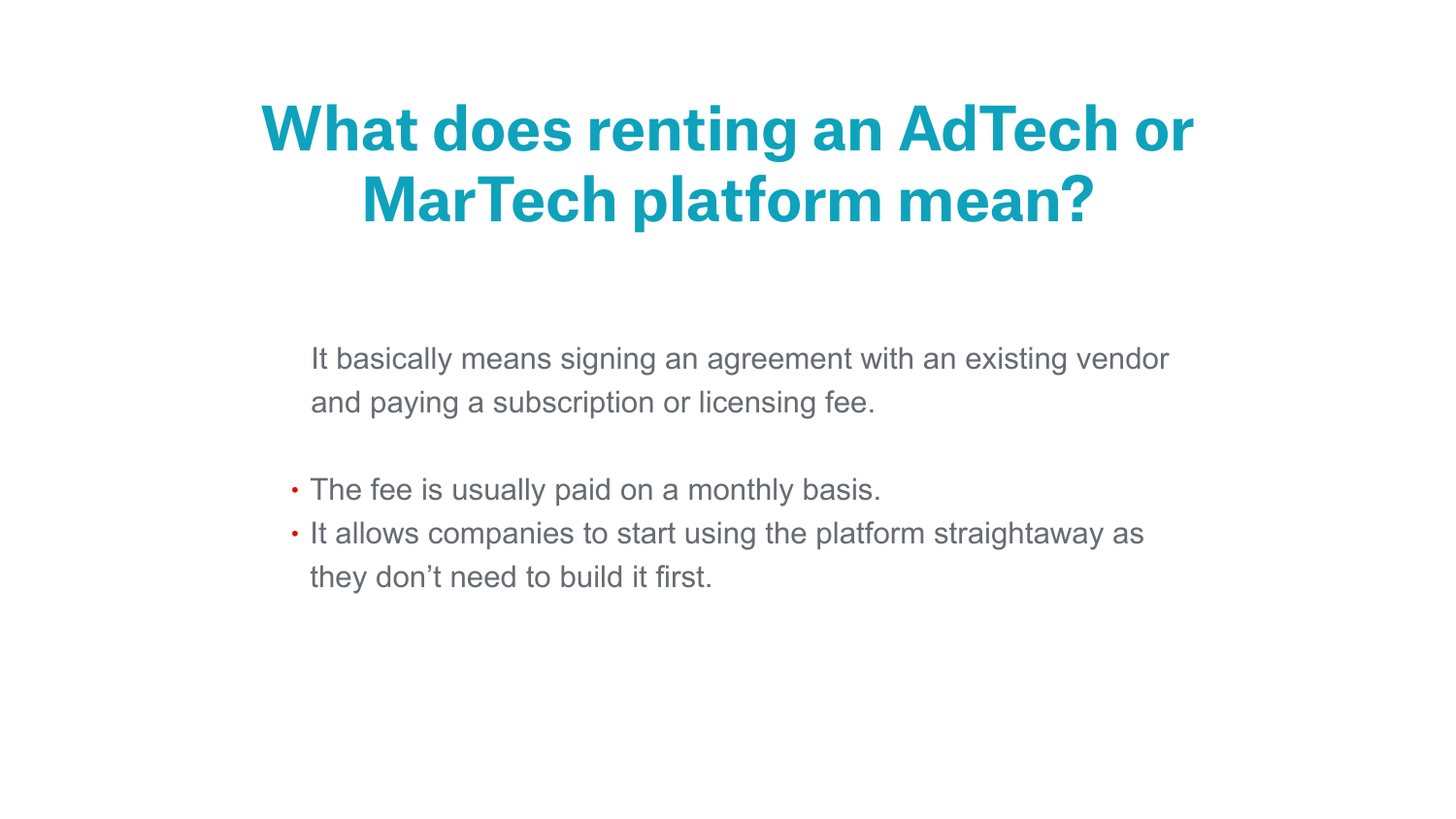### **Who benefits from renting an AdTech or MarTech platform?**

• **Brands** and small- and medium-sized **agencies**.

- 
- Small- and medium-sized **publishers**.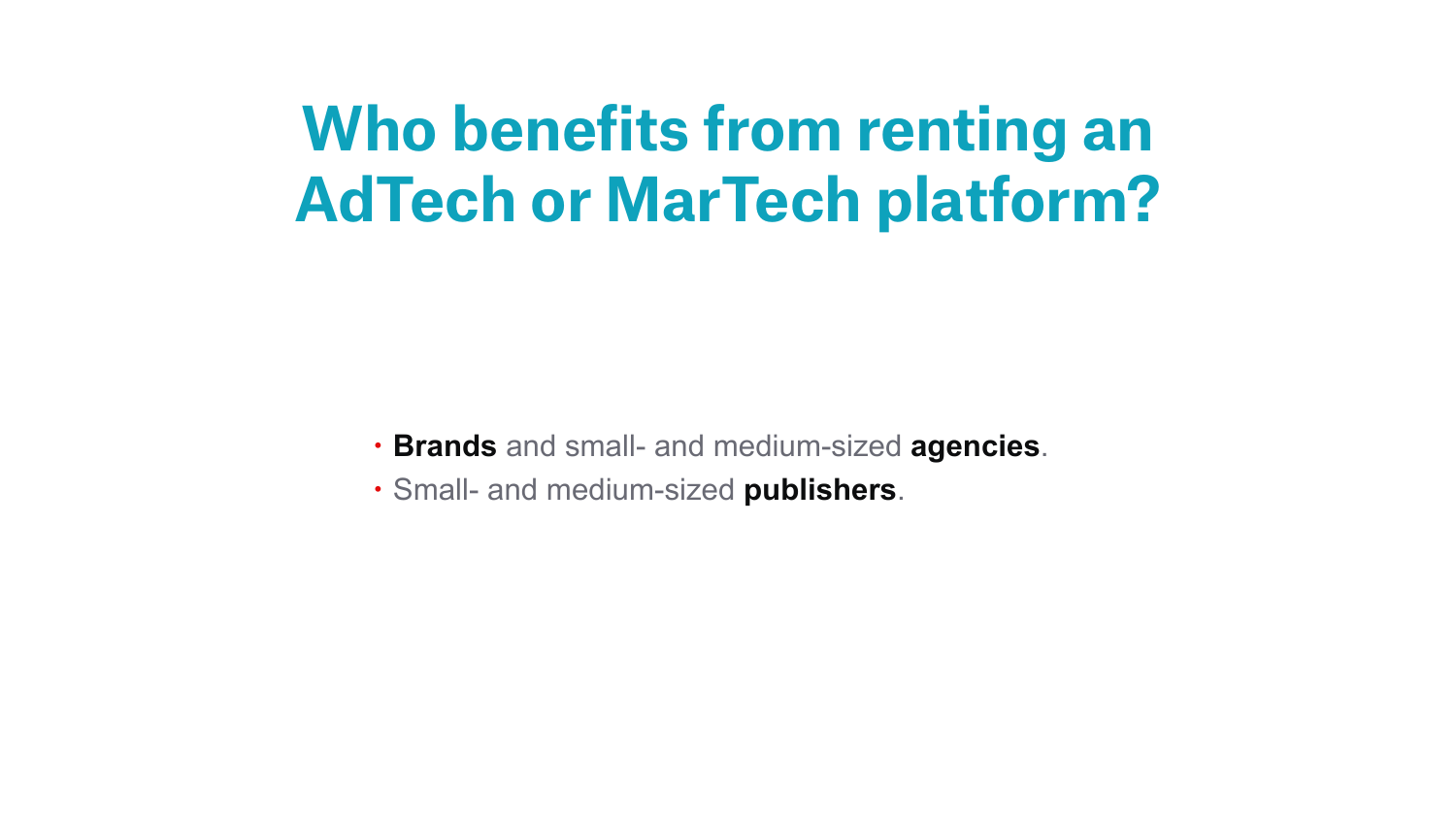### **What are the advantages of renting an AdTech or MarTech platform?**

**You can start using the tech straightaway:** In most cases, you can start using the platform within hours of creating an account, but some platforms may take a few months to set up.

**Lower upfront costs:** A majority of AdTech platforms charge a percentage of media spend, meaning you don't need to pay any upfront costs.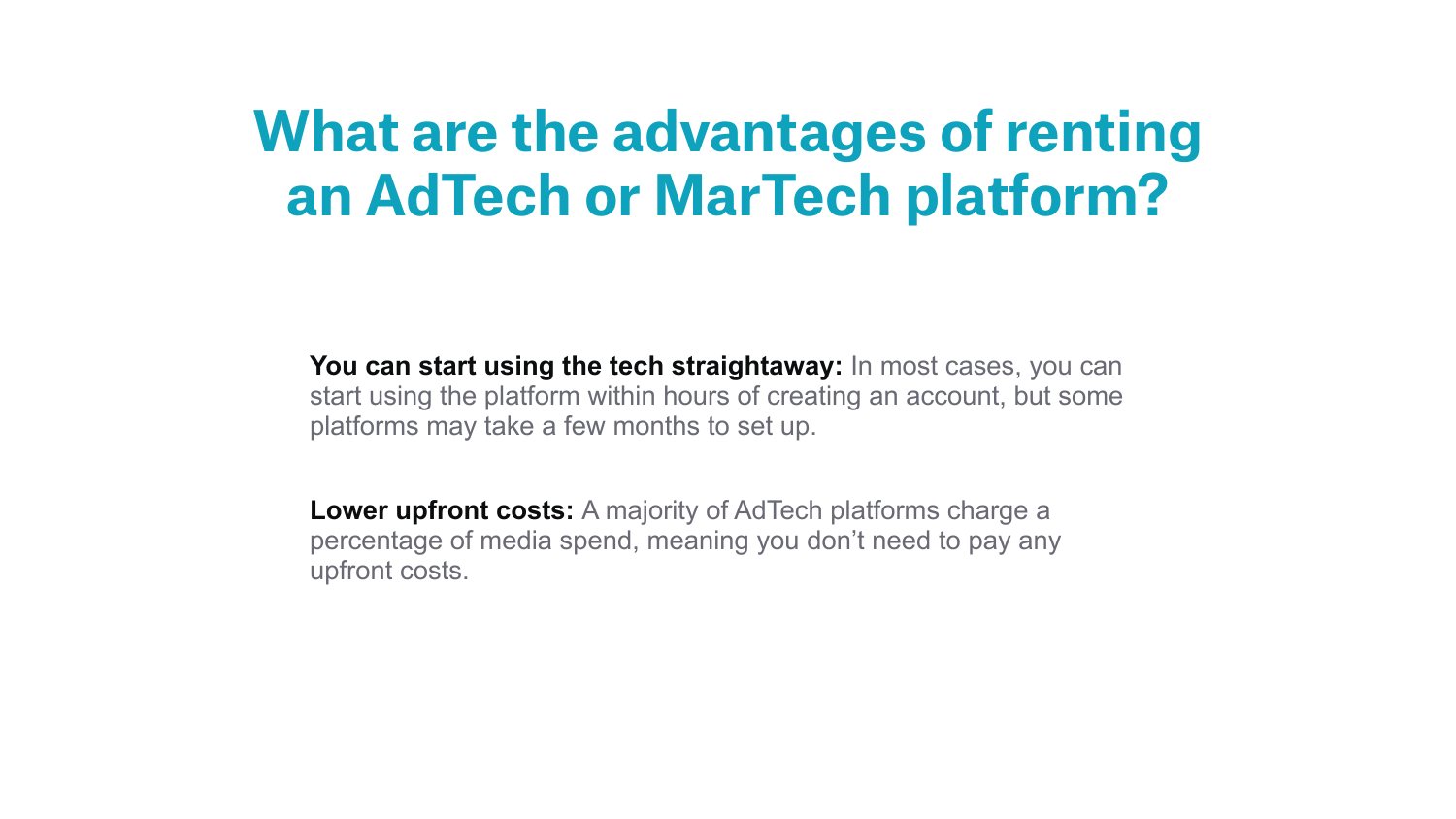#### **What are the disadvantages of renting an AdTech or MarTech platform?**

**No control over the features or product roadmap:** It can be problematic if you are using the platform on behalf of clients as you won't be able build new features that they request.

**No ownership of the tech or data:** Leasing a platform means you won't own the tech and you may lose ownership of some types of data.

**Fees and commissions:** Renting an AdTech or MarTech platform means you'll be paying commissions and fees. Building your own AdTech or MarTech platform can help you save money in the long run, even when you take into account the cost of building and maintaining it.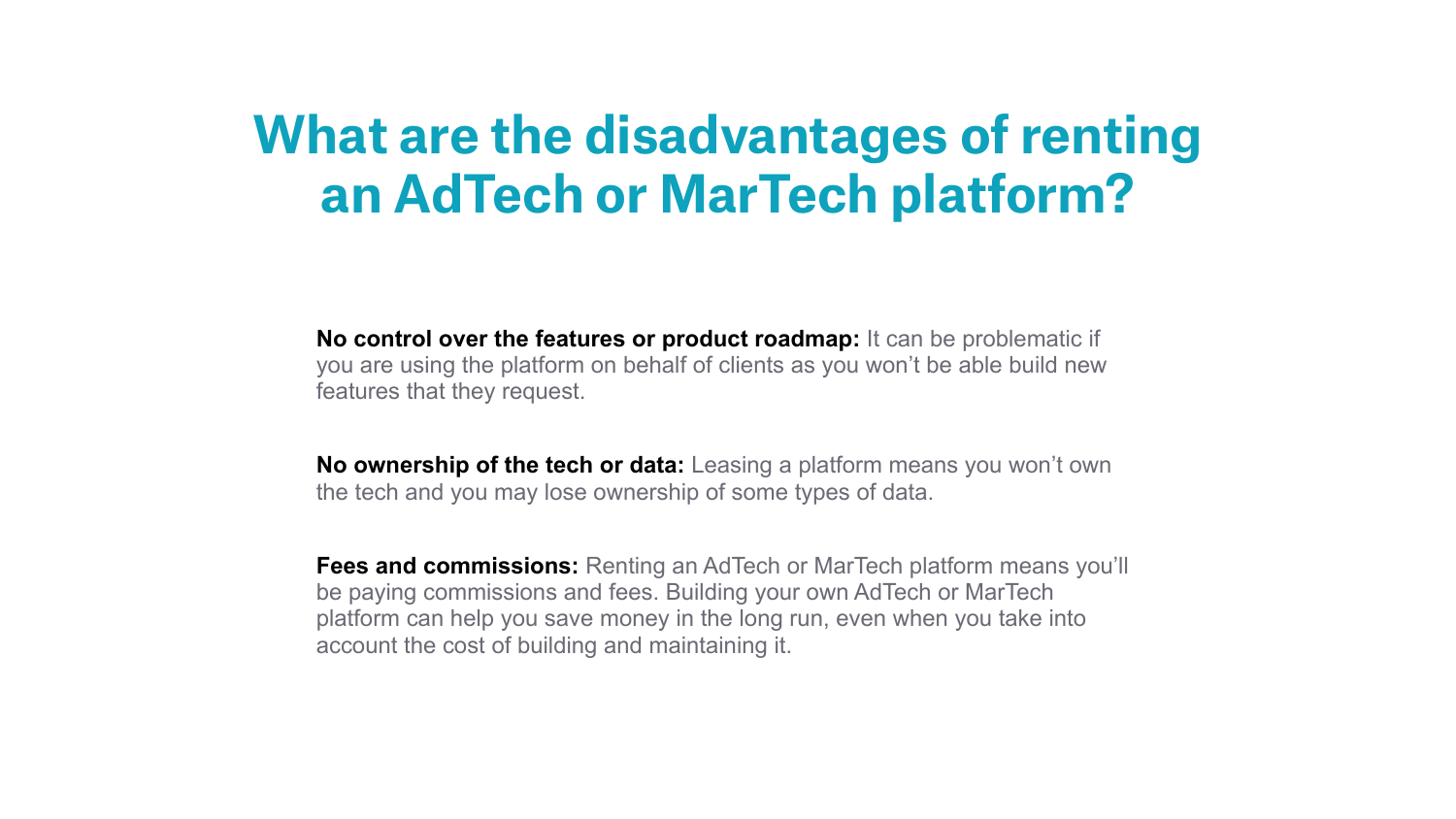

## **Buying** an AdTech or MarTech Platform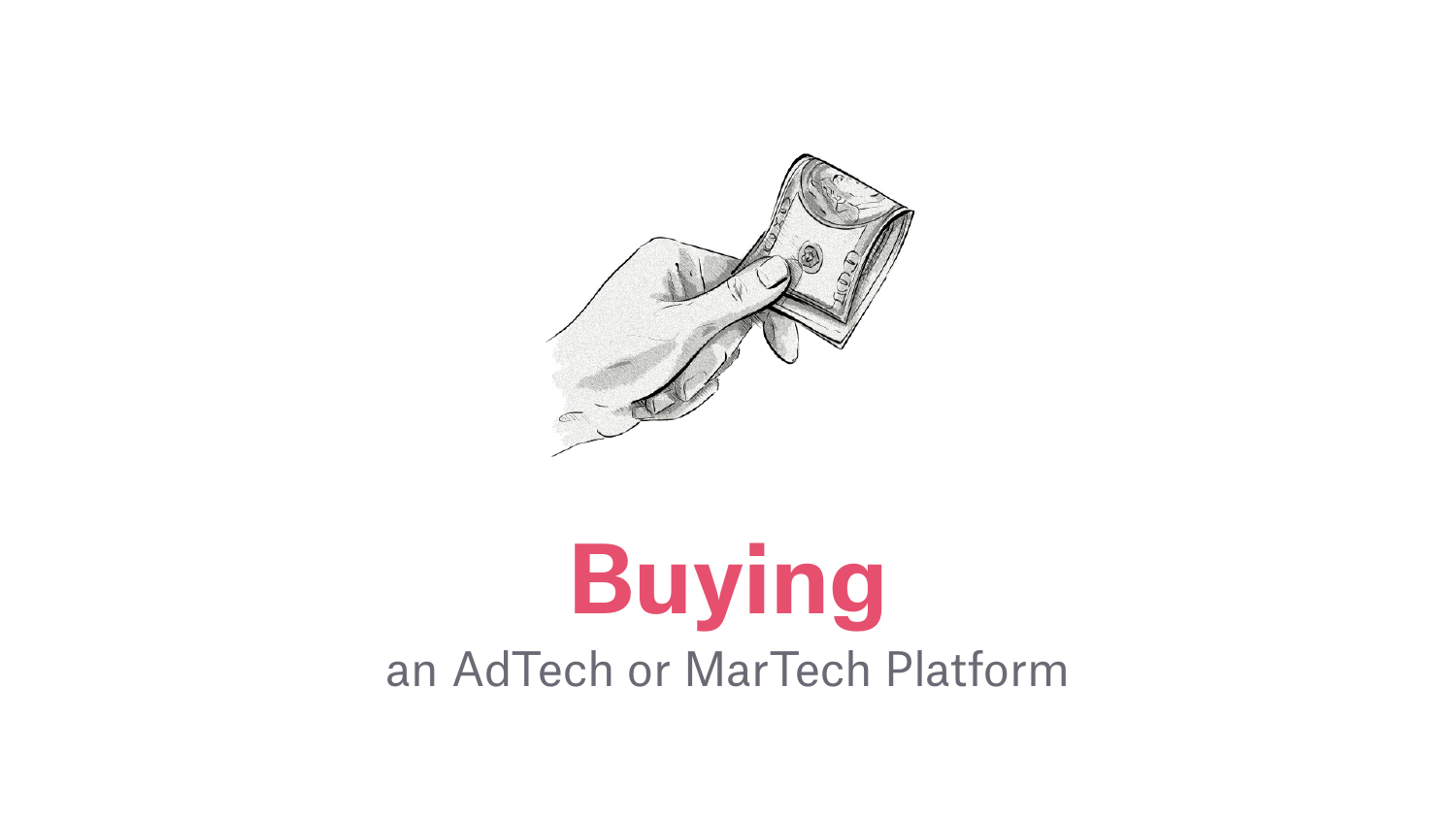### **Who benefits from buying an AdTech or MarTech platform?**

- Large companies, e.g. telcos and media companies.
- Private equity companies.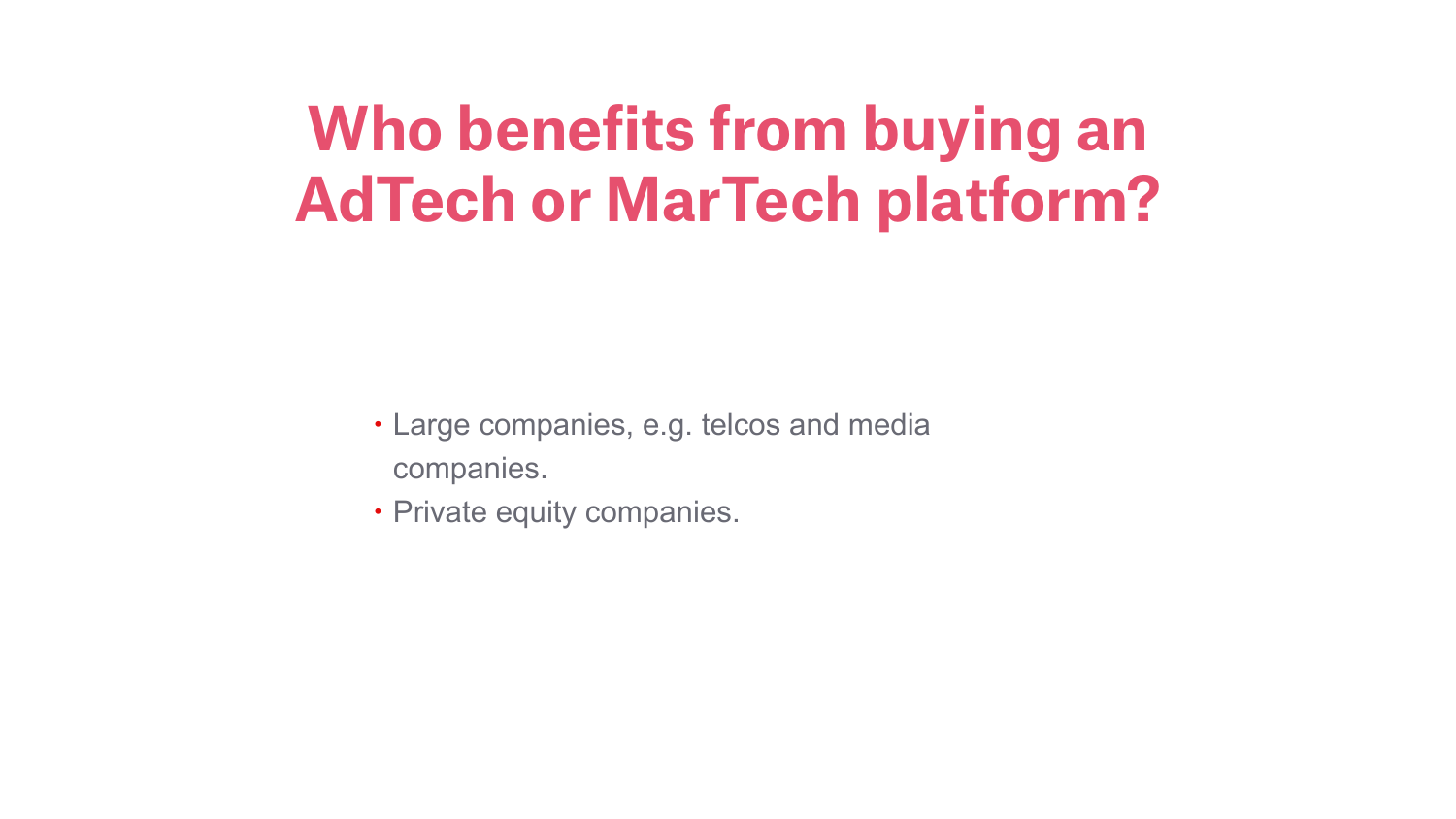### **What does buying an AdTech or MarTech platform mean?**

It typically means acquiring an existing company and using the tech for your own purposes or adding it to your client offering.

• It is the least popular option as it requires a large sum of money to cover legal costs and the actual purchase of the

- company (i.e the AdTech or MarTech vendor).
- lot of available cash at hand.

• Buying an existing platform is only for the large players with a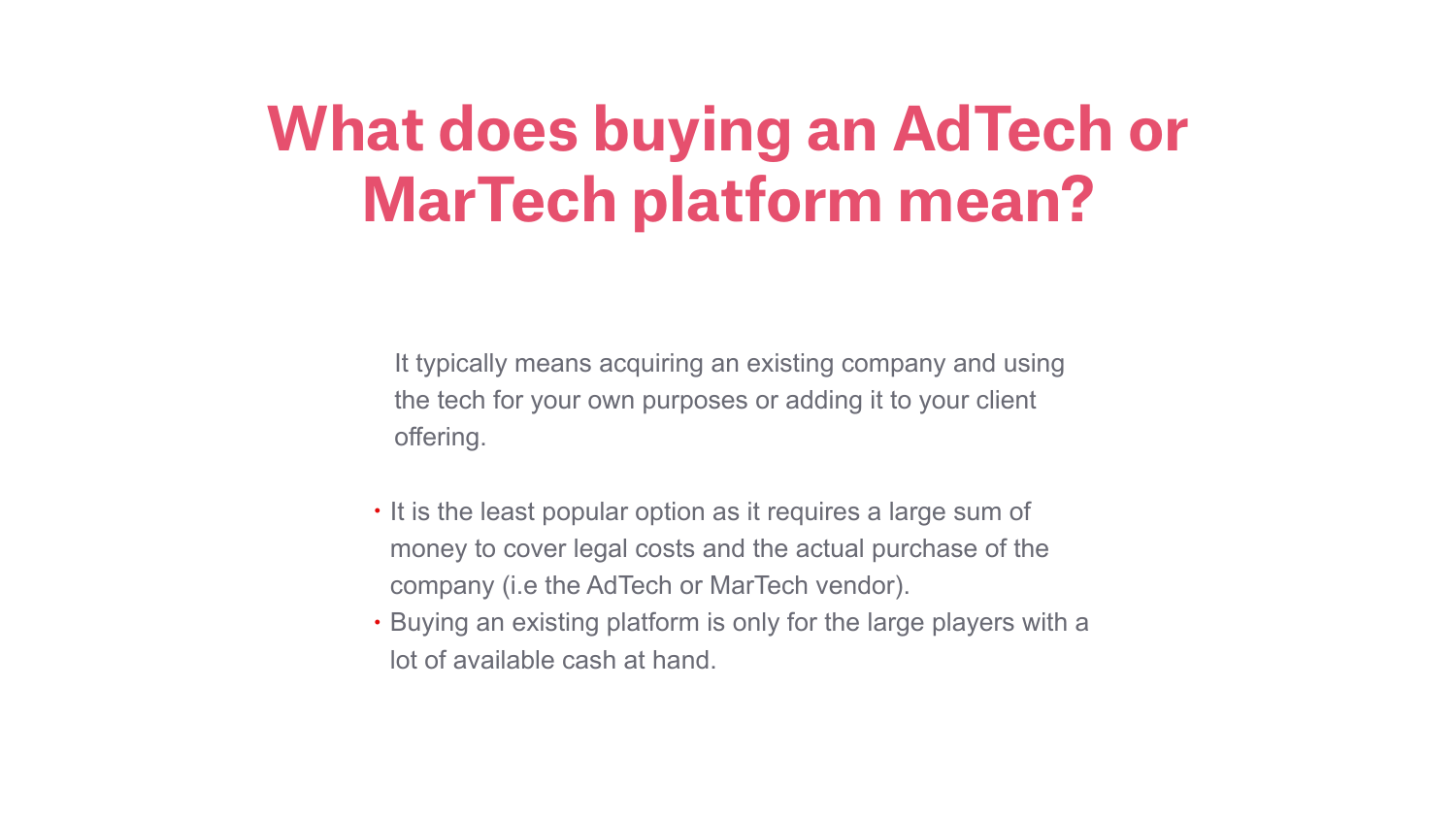### **What are the advantages of buying an AdTech or MarTech platform?**

**Ownership over the tech, IP and data:** The owner of the AdTech or MarTech platform has control over the technology and its data.

**Immediate use of the platform:** The platform can be used immediately.

**Control over the features and product roadmap:** There may be some limitations with customizations, integrations, and features, but these can be built depending on the quality of the database and infrastructure's architecture.

**Competitive advantage**: Buying an AdTech or MarTech platform allows companies to gain instant access to a specific industry or introduce new revenue streams.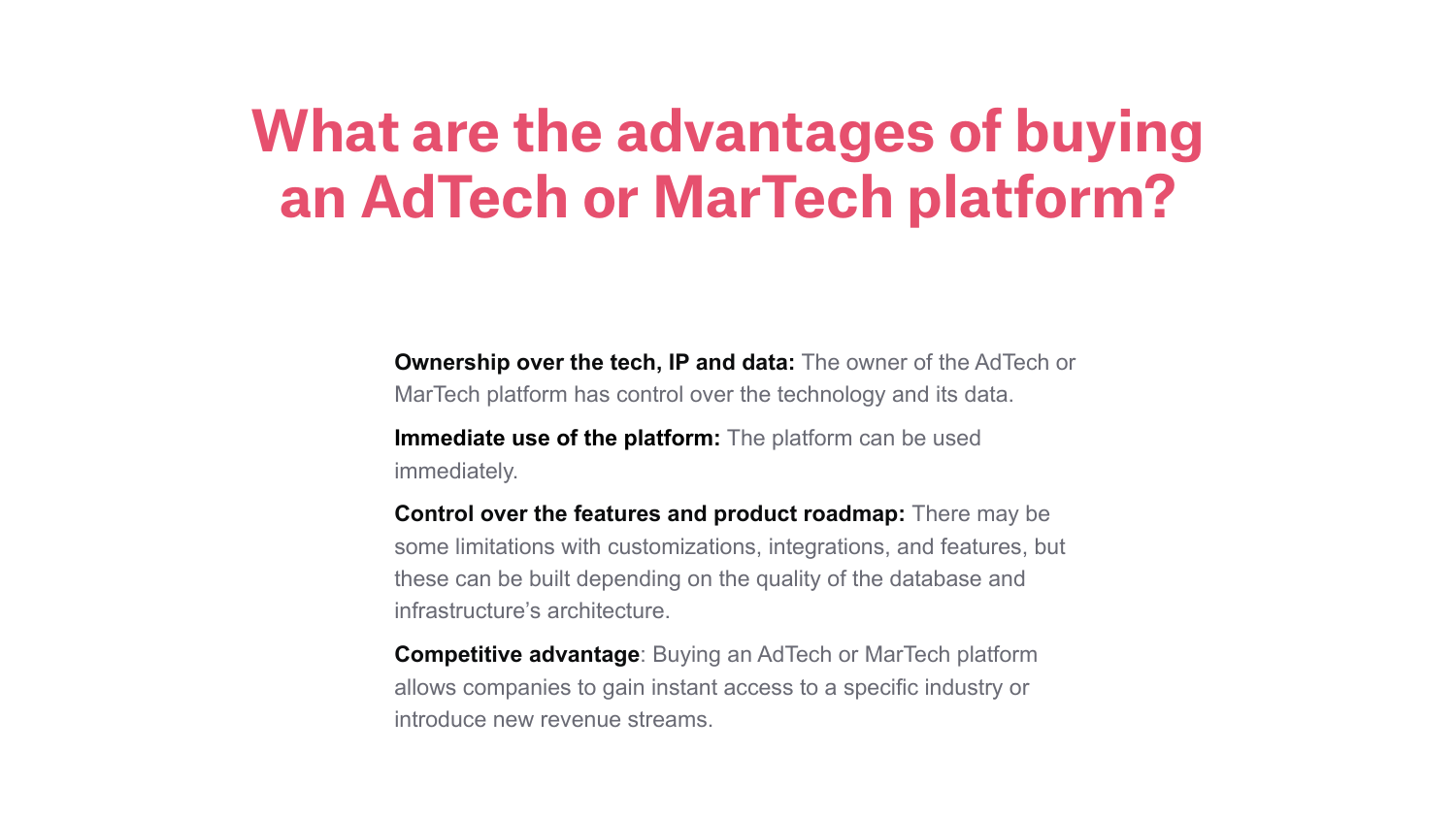#### **What are the disadvantages of buying an AdTech or MarTech platform?**

**The purchase cost**: The cost to acquire a tech company may amount to millions of dollars, hundreds of millions or even billions.

**Other costs**: Besides the actual cost of purchase there are also legal costs to cover.

**The risk of the acquisition failing**: Acquiring a company may not always result in a positive ROI or bring additional value (in money terms).

In many cases, building an AdTech or MarTech platform will work out cheaper than acquiring an existing one and it can help you decrease risk by incrementally building the tech and getting feedback from users along the way to increase the value of it over time.